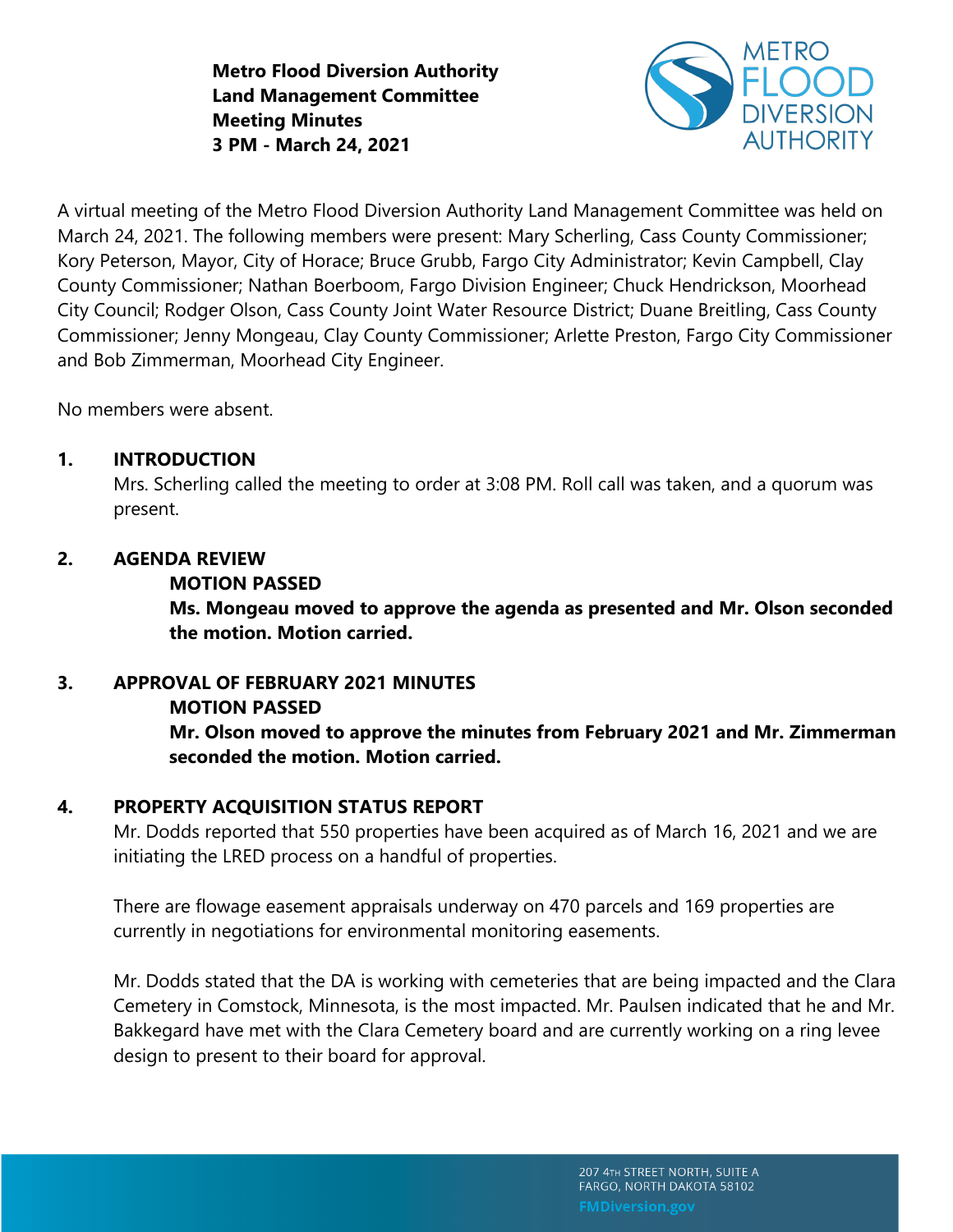

Mr. Paulsen indicated that most of the other cemeteries have minimal impacts and the DA will continue to work with their respective boards to find resolve.

## **5. POLICY ON DISPOSITION AND MANAGEMENT OF COMPREHENSIVE PROJECT LAND**

Mr. Nicholson introduced the revised draft and indicated that it had been circulated to TAG. There were only minor updates and changes from the last meeting.

Mrs. Scherling thanked all those involved for their hard work on the policy and Mr. Grubb was grateful as well, indicating that the city supports it as revised.

**MOTION PASSED Mr. Olson moved to recommend the policy to the MFDA Board of Authority for approval and Mr. Breitling seconded the motion. On a roll call vote, the motion carried.** 

#### **6. COMMITTEE UPDATE FOR DA BOARD**

Mr. Dodds will provide the following update to the MFDA Board:

#### **Activities and Achievements**

# **Land Acquisition and Property Mitigation Status**

- **Acquisitions**
- Currently working on acquiring property for:
	- **Drain 27 Wetland Restoration Project**
	- Red River Control Structure
	- **Upstream Structures**
	- **Environmental Monitoring Easements**
- Completed acquisitions for: Diversion Channel, Southern Embankment Reach 1, I-29 Road Raise, Wild Rice River Control Structure, and Diversion Inlet Structure
- Acquired property interests on over 600 parcels (including those acquired via last resort eminent domain, and including split parcels)
- **Appraisal Work**
- Appraisals being completed for: Upstream Structures (farmsteads, rural residential, etc.)
- Started Flowage Easement Valuation on over 500 parcels with tillable land in the Upstream Mitigation Area (UMA)
- **Policy regarding Disposition and Management of Project Land**

## **7. CCJWRD UPDATE**

Mr. Dodds stated that there are no issues at this time. Mrs. Scherling inquired if we are providing them what they need and Mr. Olson indicated yes, and they are attempting to make things are painless as possible for those being affected.